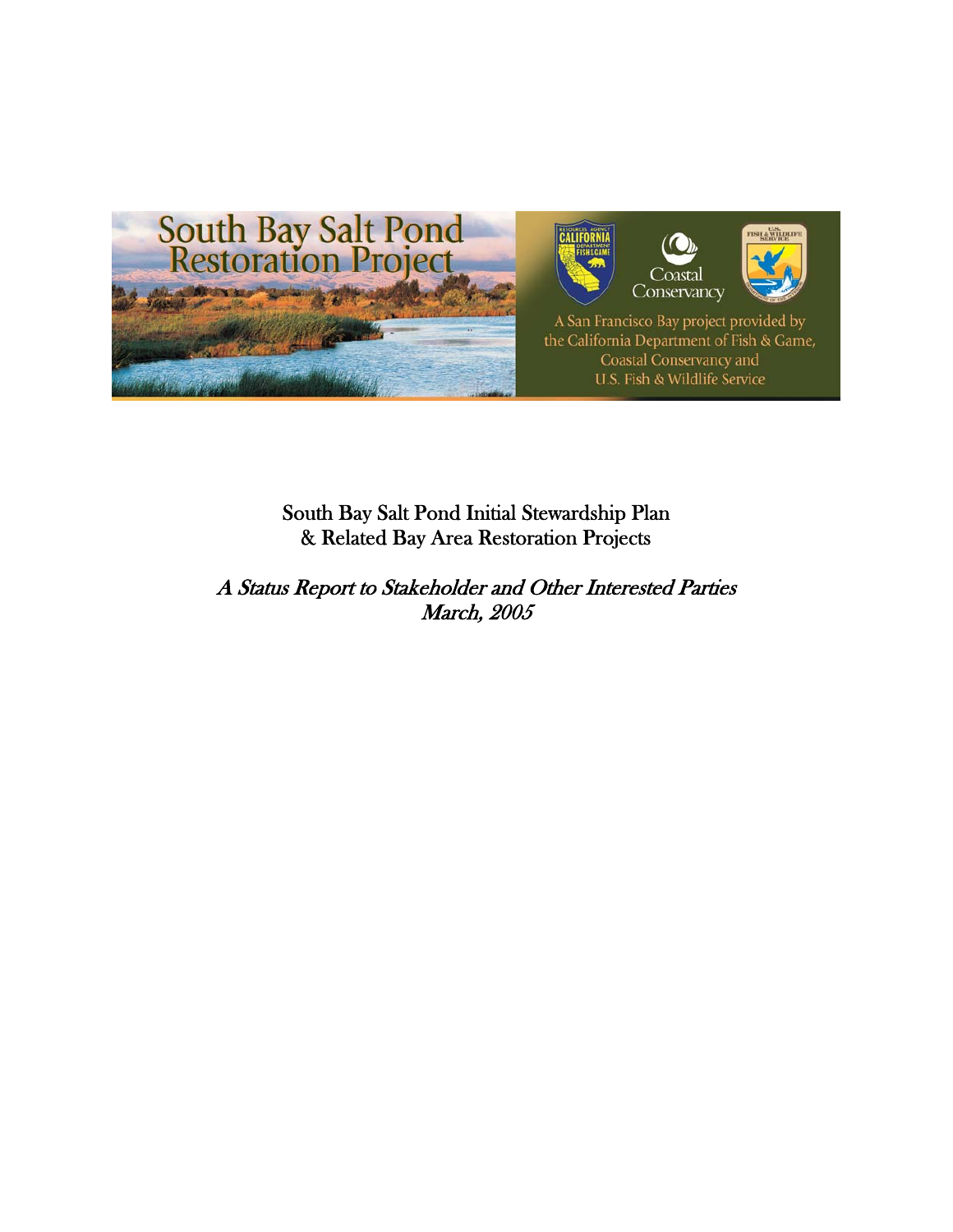# Table of Contents

| <b>Background</b>                                                                                                                                                                                                                         | 3  |
|-------------------------------------------------------------------------------------------------------------------------------------------------------------------------------------------------------------------------------------------|----|
| Progress To Date                                                                                                                                                                                                                          | 4  |
| <b>Challenges and Opportunities for Future Study</b><br>Dissolved Oxygen<br><b>Equipment Failures</b><br><b>Early Models</b><br><i>Invasive Spartina</i>                                                                                  | 7  |
| Related Wetland Restoration Projects in San Francisco Bay<br>Bair Island<br>Napa Marsh<br>Hamilton Airfield & Bel Marin Keys<br>Sonoma Baylands<br><b>LaRiviere Marsh</b><br>Petaluma River Marsh<br>Cullinan Ranch<br><i>Tolay Creek</i> | 10 |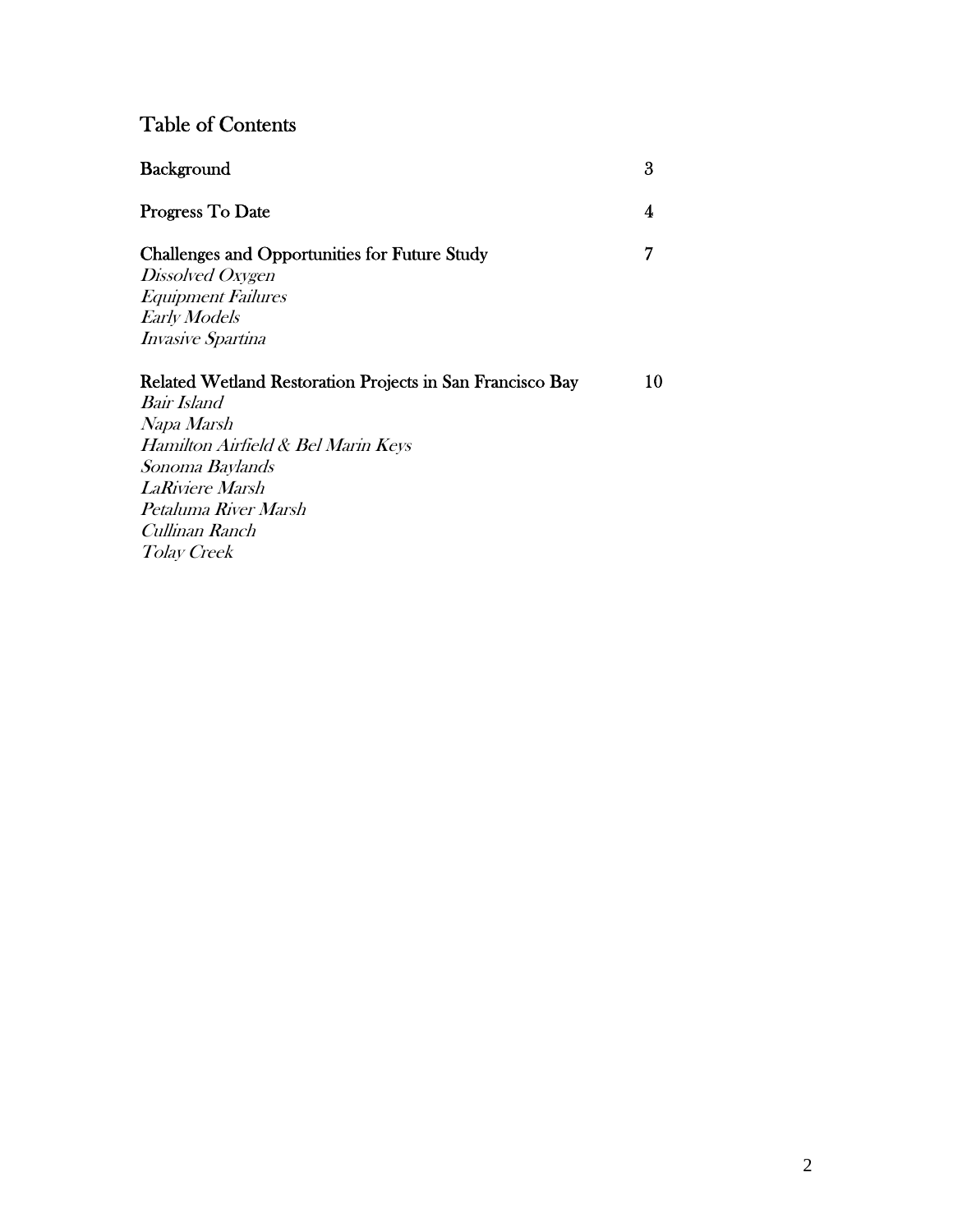## **Background**

In 2003, 15,100 acres of South San Francisco Bay salt ponds were acquired from Cargill Salt in a negotiated agreement led by U.S. Senator Dianne Feinstein in conjunction with federal and state agencies. Over the next few decades, these salt ponds ringing the South Bay from Hayward in the East Bay to Menlo Park on the Peninsula, will be restored to a mix of tidal marsh, mudflat, managed ponds and other wetland habitats. The project is the largest tidal wetland restoration on the West Coast and is being managed jointly by the California Coastal Conservancy, the U.S. Fish and Wildlife Service and the California Department of Fish and Game. The goals of the project are to:

- Restore and enhance a mix of wetland habitats
- Provide wildlife-oriented public access and recreation; and
- Provide for flood management in the South Bay

The Initial Stewardship Plan for the South Bay Salt Pond Restoration Project outlines a process to reduce the salinity of the existing salt ponds and to manage the site while the long term restoration plan is being developed. The process, which will take one to five years to complete, involves circulating Bay waters through the pond system and restoring a limited number of ponds to tidal influence. To accomplish this goal the U.S. Fish and Wildlife Service and the California Department of Fish and Game have been installing a series of new tide gates to allow Bay water to circulate through the ponds. The levees of three ponds in Coyote Creek will be breached to allow tidal influence.

By circulating water through the ponds, managers are able to halt the salt making process and begin converting thousands of acres of high salinity ponds to habitat more suitable for fish, ducks, shorebirds, herons and egrets. This is helping to maintain the wildlife values of the ponds and enabling the Project to conduct studies of the site that will aid in the development of the long term restoration plan. This report highlights the Initial Stewardship Plan work to date and places the South Bay Salt Pond Restoration Project in context by summarizing activity at other wetland restoration projects around the San Francisco Bay.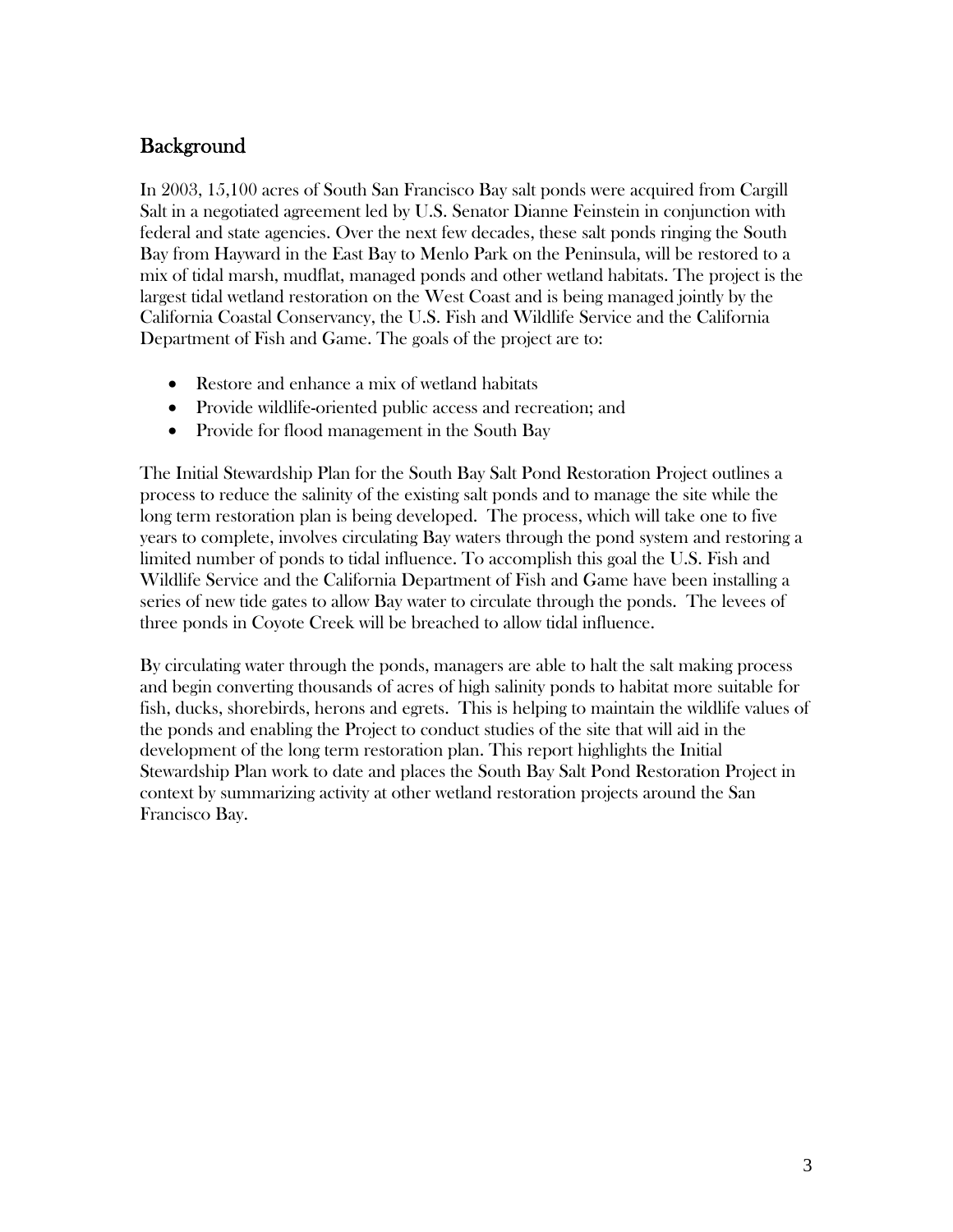

## Progress to Date

#### California Department of Fish and Game Activities

The California Department of Fish and Game (DFG) is managing approximately 5,450 acres of the South Bay Salt Pond Restoration Project site, comprising 22 of the 53 salt ponds. In addition to these ponds, DFG is also restoring 835 acres of former salt ponds which it acquired earlier from Cargill. The entire DFG property will be managed as part of the Eden Landing Ecological Reserve. DFG will complete construction of most of the water control structures required under the Initial Stewardship Plan (ISP) in Eden Landing by the winter of 2005. Water control structures are large pipes fitted with gates and weirs and placed in a levee. The structures enable project managers to manage the depth and salinity of a pond by controlling the water in and out of it. Because DFG will not manage salinities in all of the ponds, some of the ponds will be allowed to go dry during the summer.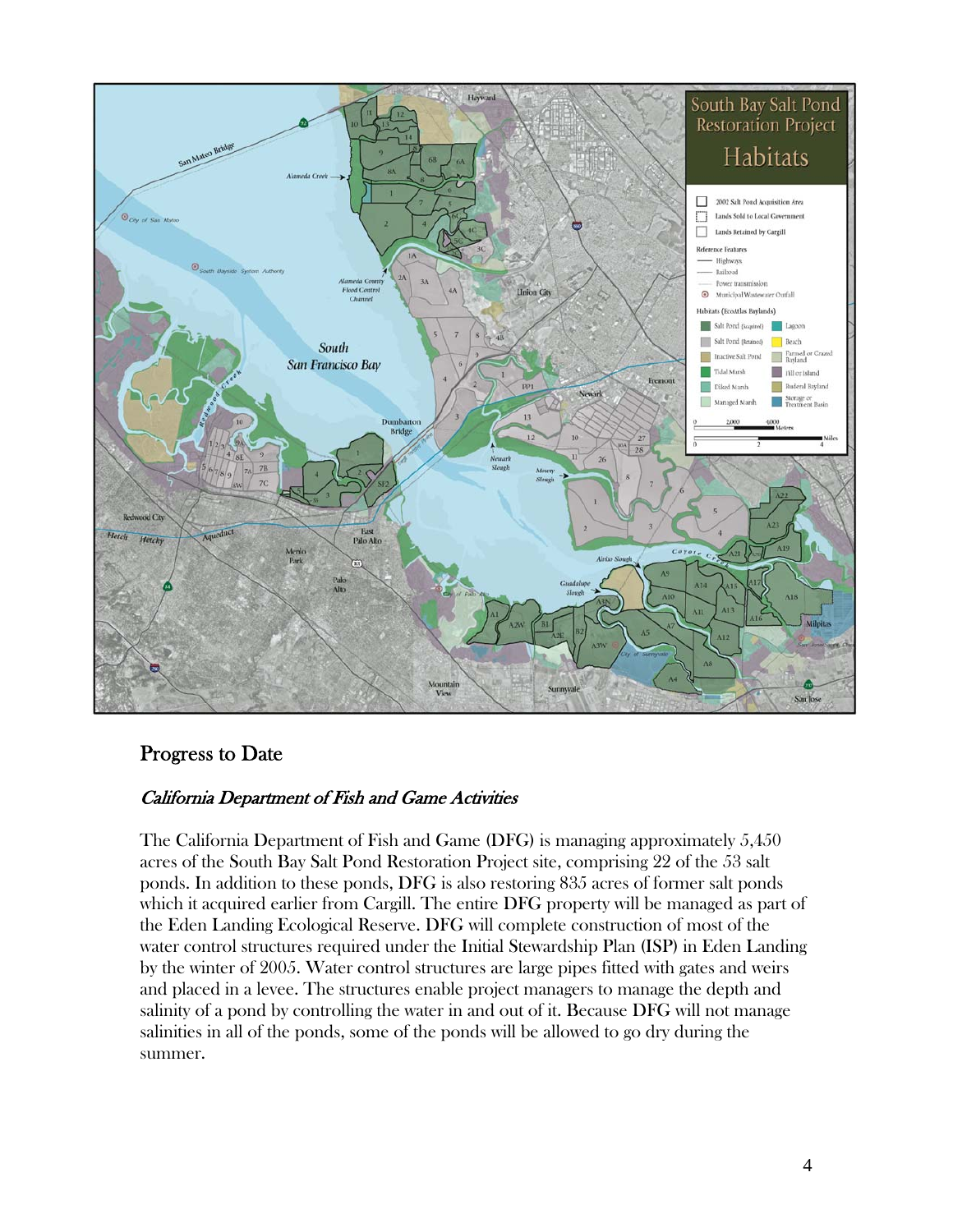

**Construction at Eden Landing**<br>
photo by Rob Holt<br> **Construction at Eden Landing** photo by Rob Holt

In April 2005 DFG anticipates completing the first of three levee breaches required to introduce tidal action to 835 acres of the Eden Landing restoration site (see map on page 3). The first breach will connect the south end of the North Creek channel to Old Alameda Creek, allowing water to flow from this channel through Old Alameda Creek and finally to the Bay. In the fall of 2005, DFG anticipates breaching the upper reaches of North Creek, returning the southern portion of the Eden Landing restoration site to tidal flows and allowing the reestablishment of tidal marsh. The third breach on this site will restore tidal action in the former Mt. Eden Creek channel, providing tidal marsh restoration and tide water for use in the managed ponds. DFG is currently finalizing design details and expects to issue construction contracts for the final phase of the Eden Landing restoration site in the summer of 2005. Construction activities should be completed in October

With the major construction on the ISP and Eden Landing Restoration Project completed by the end of 2006, DFG will continue to monitor and fine tune the ISP pond hydrology in preparation for implementation of the first phase of the South Bay Salt Pond Restoration Plan commencing in 2008.

The Eden Landing ponds are good candidates for early restoration because of their potential use for flood protection and tidal habitat restoration. The Alameda County Flood Control District has been studying the benefits of tidal marsh restoration in this area as a means of conveying excess flood water. The County is required to maintain adequate flood water conveyance as part of the federal flood control project on Old Alameda Creek and the Alameda Creek Flood Control Channel. The Flood Control District's study provides a significant amount of the information that will be needed to implement restoration at the Eden Landing ponds.

#### U.S. Fish and Wildlife Service Activities

The U.S. Fish and Wildlife Service (USFWS) is managing 9,615 acres of the restoration site comprising 31 of the 53 ponds. These include 1,618 acres of ponds in the West Bay, referred to as the Ravenswood ponds and 7,997 acres of ponds in the South Bay referred to as the Alviso ponds.

USFWS worked in 2004 to stop the salt making process on ponds A1 through A8 by installing a series of new tide gates on the Alviso portion of the site (see map on page 3). In July of 2004 the Project assembled stakeholders, the media and members of the public to witness the first mixture of tide water and pond water on the site with the opening of levee gates near Moffet Field. This initial lifting of the gates marked the first time since the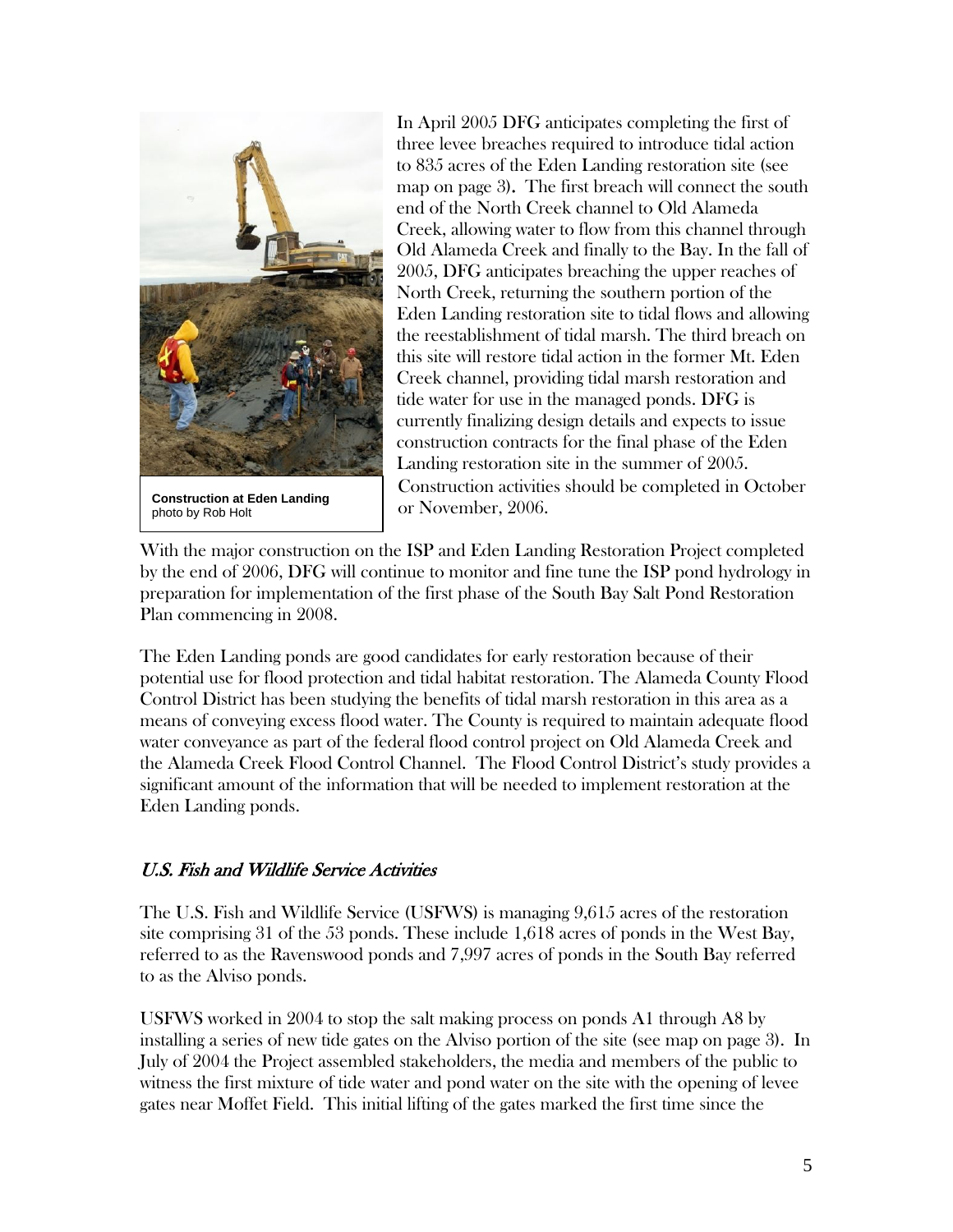1940's that the 1,350 acres of salt ponds behind the gates were open to the Bay. Water from this section of salt ponds flowed into the Bay through three four-foot pipes installed in the spring of 2004.

The USFWS will complete the remainder of the hydrology and construction work on ponds A9 through A17 this spring, opening those ponds in April of this year. In March of 2006, USFWS will breach the levees surrounding ponds 19, 20 and 21 (known as the Island Ponds). These ponds will be the first to be restored to tidal action as part of the Initial Stewardship Plan and will serve as early models for future tidal restoration of other ponds.



**Opening of gates near Moffet Field, July 2004**  photo by Rob Holt

Because of higher salinity levels

left from the salt production process, the Ravenswood Ponds and Alviso Ponds 22 and 23 will require a lengthier phase-out period than other ponds in the project area. USFWS will continue to work with Cargill to ensure that salinity levels are reduced before taking on ownership and management of those ponds.

#### Changes in Habitat and Species

As the Initial Stewardship Plan progresses, the movement of water through the ponds will reduce salinity and increase dissolved oxygen levels and, may also introduce small fish into the ponds. All of these factors could increase the habitat value for piscivorous, or fisheating birds such as Forster's and Caspian terns.

By late July 2004, ponds A2W, A3W, A7, E2, and E10 were opened to Bay circulation. Although ponds A3W and A7 began at salinities greater than the receiving waters, they attained near-slough salinity by November 2004. Bird species are opportunistic when it comes to feeding and landing near the ponds which makes it difficult to track total numbers from year to year. However, anecdotal observations by USGS scientists suggest that the use of ponds A3W and A7 by birds such as terns, pelicans, and egrets increased after circulation was initiated and was higher during the fall of 2004 than the two previous years. In addition to habitat changes brought about by water level and salinity, short-term changes may also occur in the receiving waters during the initial release of pond water. During the initial release of pond A2W for example, a low salinity pond, USGS observed dozens of snowy and great egrets congregated on the mudflat outside the discharge point during low tide. These birds were foraging on small fish that were carried out of the pond by discharge waters, but bird numbers and composition inside the pond, where salinity and water level were relatively unchanged, were similar to pre-discharge conditions.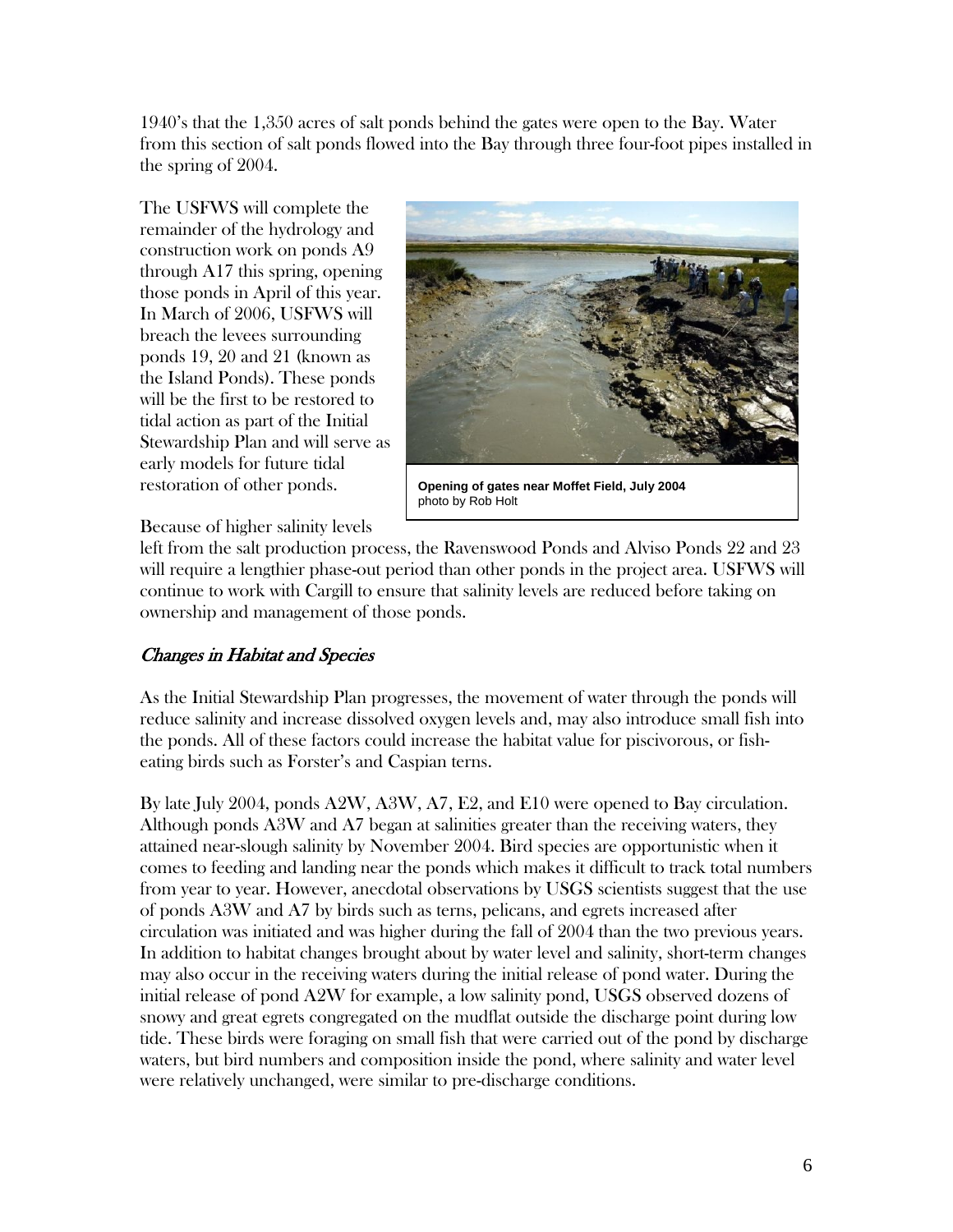

Although ponds A2W, E2, and E10 were initially low salinity ponds and their habitat value was not expected to change appreciably during this period, lower water levels in E10 and E1 (discharged through E2) resulted in increased low tide use of these two ponds by shorebirds from July through November 2004. When the gates were open to the Bay, tidal action was partially restored to the ponds, which allowed them to partially drain and create temporary mudflat habitat during low tides. In 2004, the bird counts at Pond E10 in

September and November (when water levels were low) were dominated by shorebirds. Overall bird use at E10 was over 10,000 shorebirds in September and 18,000 in November-- an order of magnitude greater than the previous two years when the pond was dominated by dabbling and diving ducks. USGS observed similar changes in pond E1 during October, when the pond was dominated by shorebirds (especially western sandpipers) as opposed to piscivorous cormorants and pelicans during 2002 and 2003.

The USGS has been surveying bird populations on a monthly basis since October 2002 and monitoring water quality since August 2003 at all 53 ponds. They are currently analyzing data from fish surveys conducted in some of the ponds during March, June, September, and December 2004. More detailed data from the USGS is available in their summary report which is posted on the SBSP Project web site.

## Challenges and Opportunities for Future Study

Wetland restoration is both an art and a science, requiring project mangers to learn and adjust their management practices as the system evolves over time. Below are just a few of the challenges and opportunities facing project mangers as they continue to implement the Initial Stewardship Plan.

**a. Dissolved Oxygen-** Shortly after the levee gates near Moffett Field were opened in July of 2004, water quality sampling revealed that the dissolved oxygen level in some of the slough channels adjacent to the ponds was below the limits set by the Regional Water Quality Control Board. Based on monitoring and observations at the site, managers believe the dissolved oxygen problem was due to algal growth and high temperatures during this period. The area contains elevated levels of nitrogen and phosphorous concentrations and is particularly conducive to algal growth. These conditions combined with warm temperatures and good light conditions in late summer and early fall, resulted in algal growth which caused large daily fluctuations in dissolved oxygen levels in the Pond A2W and A7 systems. Recent research in tidal Coyote Creek and Artesian Slough has shown that daily fluctuations in dissolved oxygen levels are common in this part of the Bay, with the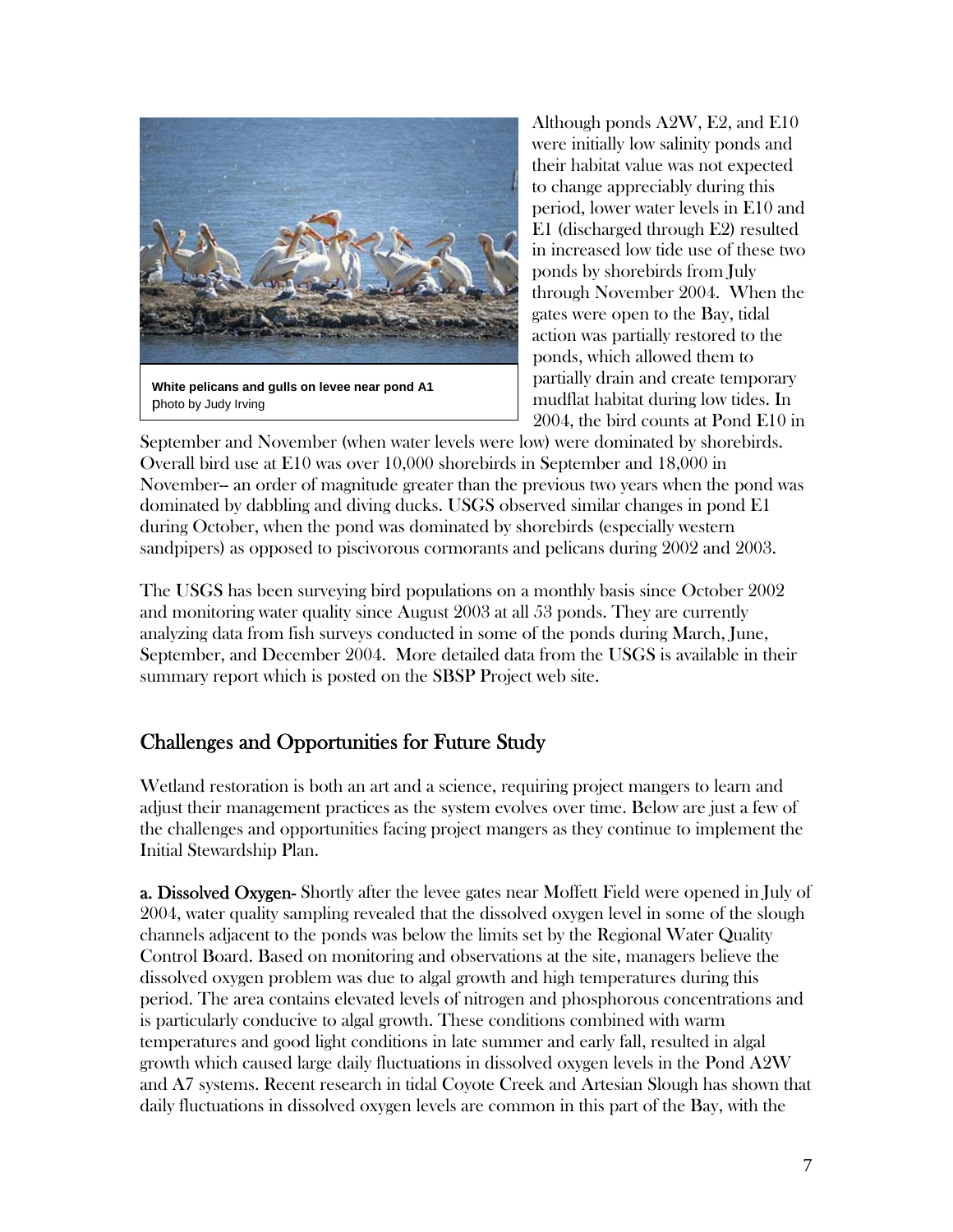lowest levels at night. Based on this new information, the Water Board had decided to reexamine its discharge standards to ensure that the ISP activity can move forward without compromising the dissolved oxygen supply for marine life.

Pond A3W had a more serious issue with dissolved oxygen than the ponds mentioned above. Monitoring revealed that A3W had consistently lower dissolved oxygen in its discharge to the slough channels than the other ponds. While the other ponds had high oxygen in the discharges during the day due to algal photosynthesis, the Pond A3W discharge had little to no oxygen in the water throughout the day and night. It is believed that this was caused by dead algae being blown to the portion of the pond in front of the discharge point. As the algae decomposed, it reduced the oxygen level in the water before it moved into the slough. The rest of Pond A3W did not have lower oxygen levels. If left unchecked low levels of dissolved oxygen ultimately undermine the viability of marine aquatic life. To prevent unacceptable impacts to the Bay, managers temporarily closed the gates at pond A3W. The gates were re-opened in October to prevent flooding from heavy rains predicted that month. The levels of dissolved oxygen had risen in A3W by this time so marine life was not compromised. To permanently address the problem, the Refuge is installing a new baffle system in pond A3W. This will ensure that oxygen rich water is discharged through the control gates to the Bay sloughs. Given the hydrological dynamics of the rest of the project, it is unlikely that a situation similar to the pond A3W problem would occur in other ponds. Nonetheless, the Refuge continues to work with the Water Board, USGS, and DFG to actively monitor dissolved oxygen levels to prevent similar water quality problems in the future.

This has been a good example of adaptive management. What actually occurred with the discharges from the ponds was somewhat different from what was predicted. The Water Board is working with the land managers to adjust operations to meet these challenges. This experience confirmed that active monitoring and management of pond systems is necessary to ensure there is enough oxygen for aquatic life of the Bay. More information about dissolved oxygen and other water quality issues related to the ISP is contained in the annual self monitoring reports prepared by the USFWS and DFG on the project web site.

**b. Equipment Failures-** As project managers re-route water through the gate and levee system they have encountered a few equipment problems. Most of these are attributed to the age of the existing water control structures inherited from Cargill. For example, this year the USFWS is replacing the old intake structure at pond AB1 which failed to close properly during water releases last year. The Santa Clara Valley Water District has also fixed an old pump used to transport water from one pond to another which failed during ISP operations at the Refuge last year. Shortly after DFG used Cargill's original water control structure to open up pond E10 to tidal influence, one of those control gates broke, resulting in muted tidal influence in the pond. This has limited DFG's ability to actively manage the pond according to the ISP. Nonetheless, the fluctuating water levels formed a large mudflat in the pond which is now used by thousands of shorebirds. The E10 water control structure will be abandoned and a new structure will be constructed as part of the 835 acre Eden Landing restoration project. The new structure will be located in the new Mt. Eden Creek channel and should improve the circulation of tidal water. The final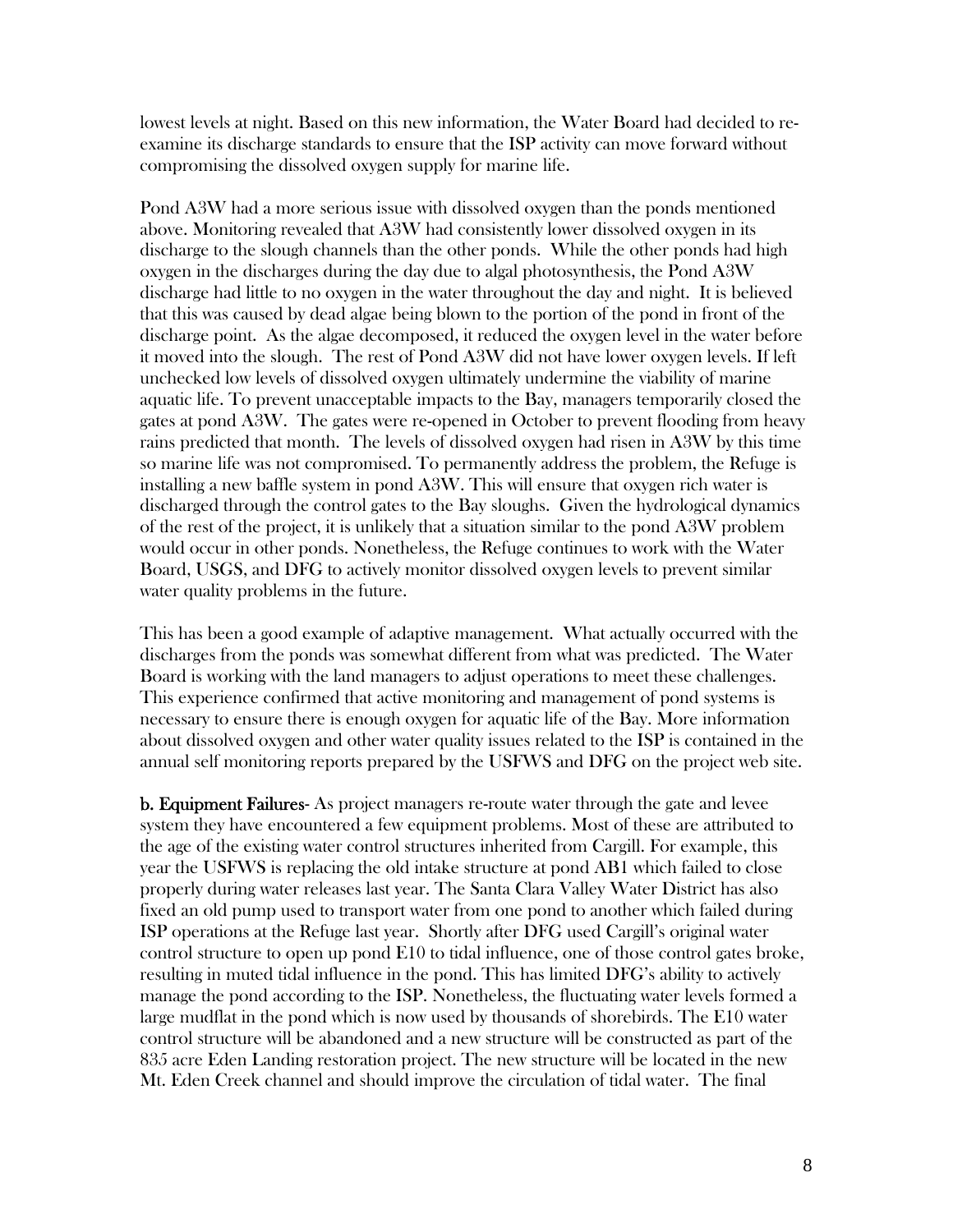phase of the 835 acre Eden Landing restoration project should be completed by the winter of 2006.



photo by Rob Holt

c. Early Models - The USFWS will open ponds A9 through 17 to the Bay in April of 2005. Some of these ponds will be managed at a higher salinity than other ponds. The higher salinity will create habitat suitable for brine flies and brine shrimp, providing an ideal food source for certain migratory and wintering species including eared grebes and phalaropes. Lesson learned from this experiment in pond management under the ISP will be applied to the final South Bay Salt Pond Restoration Project. The USFWS is also planning to open the Island ponds (ponds A19-21) to tidal action in 2006. Returning these ponds to full tidal action will create an excellent opportunity to conduct adaptive management experiments which will inform the design of tidal marsh restoration on the **Egret at Eden Landing** rest of the project site.

d. Invasive Spartina - Atlantic cordgrass (spartina alterniflora) and its numerous hybrid forms have been invading San Francisco Bay tidal marshes since the species was planted here in the 1970s. It differs from native West Coast cordgrass in its aggressive growth patterns. Once established, Atlantic cordgrass can grow so densely that it chokes off sloughs and alters tidal marshes and mudflats, turning the rich mosaic of wetland habitats into a biological monoculture which may no longer support local species including the endangered California clapper rail. Major concentrations of invasive Spartina have been found in the middle and southern reaches of San Francisco Bay, including marshes near the salt ponds in Eden Landing and Ravenswood. To reduce the risk of spreading the plant, Initial Stewardship Plan managers have been working with the Invasive Spartina Project, led by the California Coastal Conservancy, to control this exotic plant, thereby enhancing the area's mudflats and tidal marshes for the rails and shorebirds.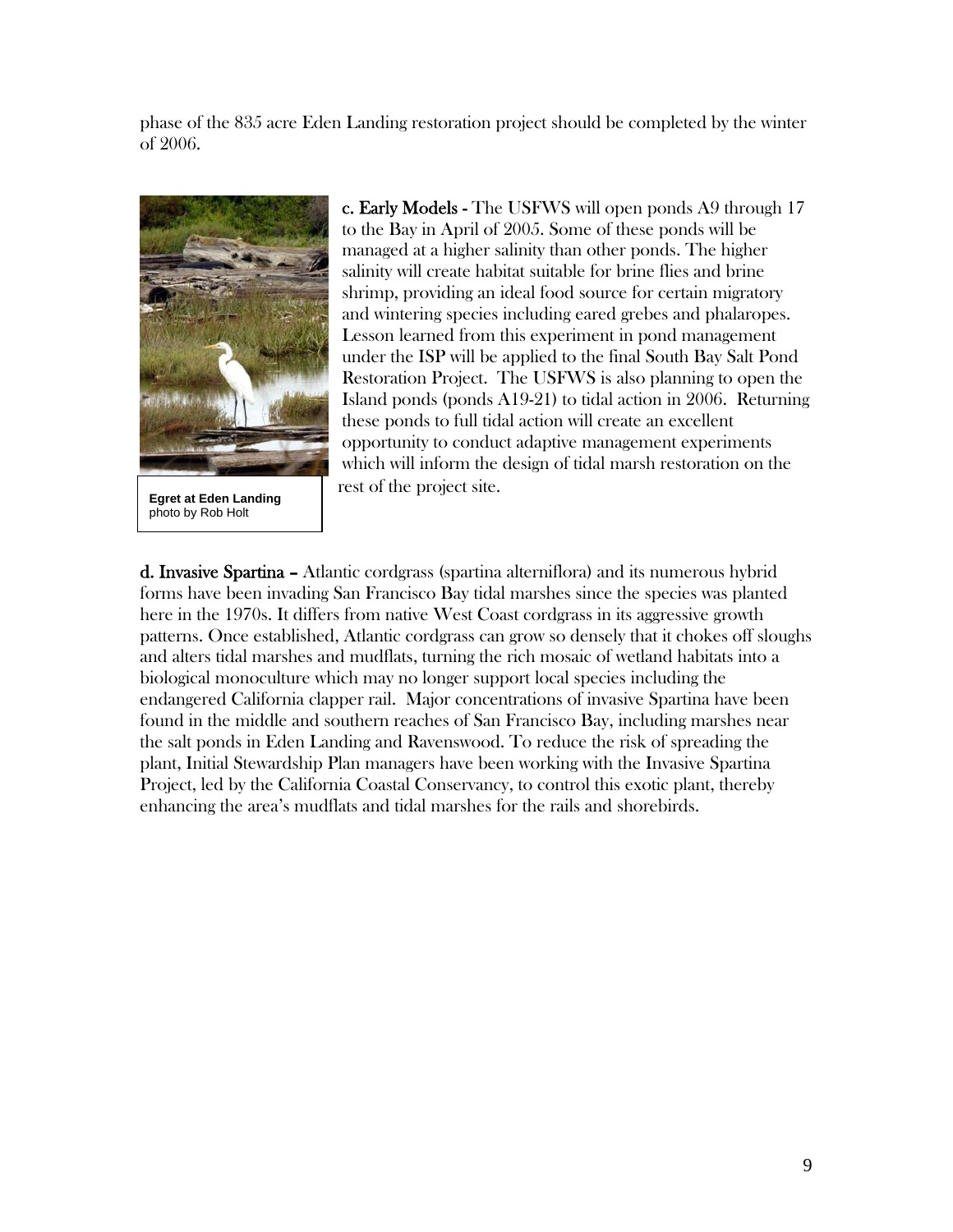#### Related Wetland Restoration Projects in San Francisco Bay

In addition to the South Bay Salt Pond Restoration Project, the California Coastal Conservancy, the California Department of Fish and Game and the U.S. Fish and Wildlife Service are managing a number of other related restoration projects around the Bay. All of these projects are helping to reverse the dramatic decline in tidal marsh habitat in the San Francisco Bay Estuary (see map on page 11).

a. Bair Island- Bair Island once included thousands of acres of unspoiled tidal salt marsh, tidal sloughs and mudflats. In the 1940s, Leslie Salt built levees that divided the island into three sections - known today as inner, middle and outer Bair Island - and used the islands as salt ponds until the 1960s. Mobil Oil bought Bair Island in the 1970s and donated half the outer island to the Don Edwards San Francisco Bay National Wildlife Refuge. In 1982, Redwood City approved its plan to develop the rest of the island into homes, a shopping center and corporate offices. Opposition from local residents brought these plans to a halt in 1997. Then, with federal funding secured by the nonprofit Peninsula Open Space Trust and with the help of Congresswoman Anna Eshoo, Bair Island was purchased and ultimately management responsibility was transferred to the Refuge, paving the way for its restoration. The California Department of Fish and Game currently owns the majority of Bair Island and will manage the area in cooperation with the Refuge. In 2005, the USFWS expects to complete the Environmental Impact Statement and Environmental Impact Report and begin developing final construction drawings for the restoration. Before Bair Island can be open to tidal action however, managers are focused on controlling the spread of Spartina alternaflora. This will be the second year of a program to control the growth of this invasive exotic plant in the island's wetland habitats.

**b. Napa Marsh-** Construction on this 10,000 acre site in the North Bay will begin in summer or fall of 2005. The property was purchased from Cargill in 1994 after the company ceased salt making operations there. As an early example of successful restoration in the Napa Marsh, pond 2A was opened to the tide in 1995 and is now restored to almost 100% vegetated tidal marsh. The California Department of Fish and Game and the California Coastal Conservancy expect to complete construction work in the majority of the remaining ponds by May of 2006. This first phase of the Napa Marsh Restoration project is to restore 3,000 acres of salt ponds to tidal habitats to support a wide variety of species including the California clapper rail and Dungeness crab. The project will also enhance 1,600 acres of ponds on the site as managed habitat for shorebirds and ducks. The second phase will be constructed by the U.S. Army Corps of Engineers beginning in 2007, contingent on authorization by Congress. The Corps will enhance another 2,000 acres of managed pond habitat and dilute and discharge the bittern (a byproduct of salt production) stored in one pond.

c. Hamilton Airfield/ Bel Marin Keyes - Once part of an extensive tidal wetlands area in San Francisco Bay, the Hamilton Airfield and surrounding areas were drained and leveed in the late 1800s and then converted to a military airfield in the 1930s. As part of base closure and land re-use activities, the Hamilton Airfield/ Bel Marin Keyes Project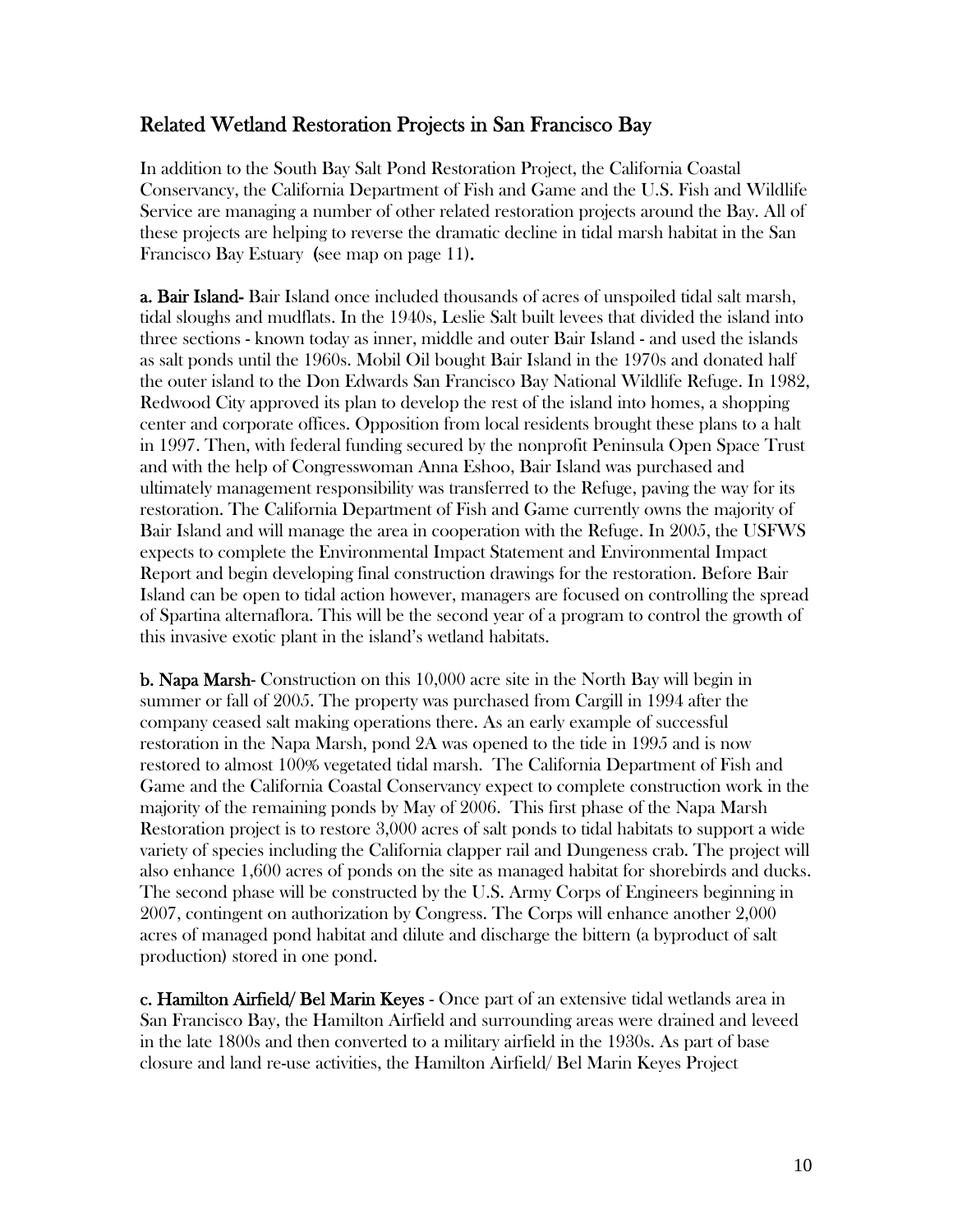

**Related Wetland Restoration Projects in San Francisco Bay**  map courtesy of SFEI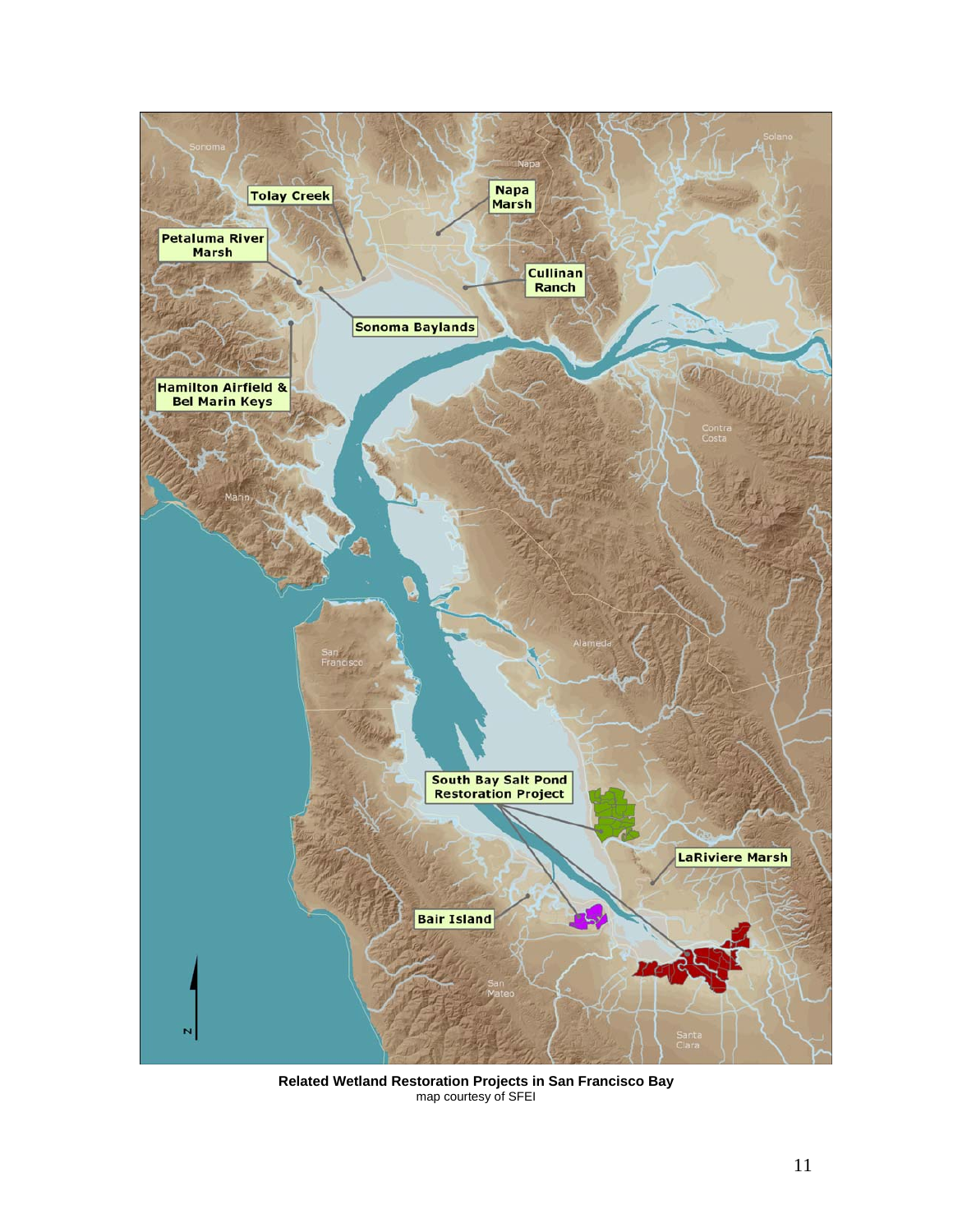will restore 2,598 acres to tidal and seasonal wetlands. When complete, this project will create a diverse array of wetlands and wildlife habitats benefiting a number of endangered species including the California clapper rail, Salt marsh harvest mouse and the Chinook salmon, as well as other migratory and resident species. In 2004, the Army Corps of Engineers, in partnership with the California Coastal Conservancy, completed construction of several levee segments and soil management on the Airfield parcel (622 acres). The Corps and Conservancy expect to complete the wetland design for the Airfield wetlands, apply for and obtain permits for wetland construction and complete construction of remaining levees in order to deliver sediment fill from the Port of Oakland in late fall of 2005.

d. Sonoma Baylands –The 320-acre Sonoma Baylands project, completed in 1996, is the largest salt marsh restoration project on the Pacific Coast to use dredged material in its site preparation. Sonoma Baylands was once part of an extensive natural tidal marsh on the northern margin of San Francisco Bay. The area was diked about 100 years ago for agricultural use. Over the years, the area subsided about six feet, lowering the site to below low tide level. Therefore, before breaching levees and reopening the site to tidal action, project managers raised the elevation of the land using clean dredge materials from the Port of Oakland. This was the first time that dredge material from deepening shipping channels was used to advance ecological restoration goals in the Bay. In addition because of its large size and windy environment, the design incorporated features to limit wind wave energy within the site. The project was opened by Vice President Al Gore in 1996, who declared it be a "win, win, win" project: for the environment, shipping and jobs.

e. LaRiviere Marsh- This 100 acre site adjacent to the visitor's center of the Don Edwards San Francisco Bay National Wildlife Refuge is an excellent example of the transformation that can take place once commercial salt ponds are restored to tidal marsh. In the 1970s the US Fish and Wildlife Service acquired the property from Cargill which used the area as part of its salt making operations in the South Bay. USFWS graded the site to a more natural topography and breached the levees that separated it from the Bay. Over the years, the site has progressively returned to a functioning tidal marsh providing excellent habitat for California clapper rail and salt marsh harvest mouse. The marsh also serves as a working laboratory enabling managers to observe changes in salt pond restoration projects over time.

f. Petaluma River Marsh- In 1994, the Sonoma Land Trust in partnership with DFG opened 48 acres of diked agricultural land at the mouth of the Petaluma River to tidal action. Three years later pickleweed and cordgrass began to colonize the area, marking the gradual return of this site to tidal marsh. Today the area is well on its way to developing into a mature marsh. Recent studies indicate that is now provides important habitat for the California clapper rail and California black rail.

g. Cullinan Ranch- The Cullinan Ranch Unit of the San Pablo Bay National Wildlife Refuge is located north of Highway 37 next to Vallejo, California. The goal of this restoration project is to restore 1,500 acres of fallow hayfields and seasonal wetlands to tidal salt marsh for the benefit of endangered species and migratory birds. The project involves one mile of levee construction and several miles of armoring to protect Highway 37 from